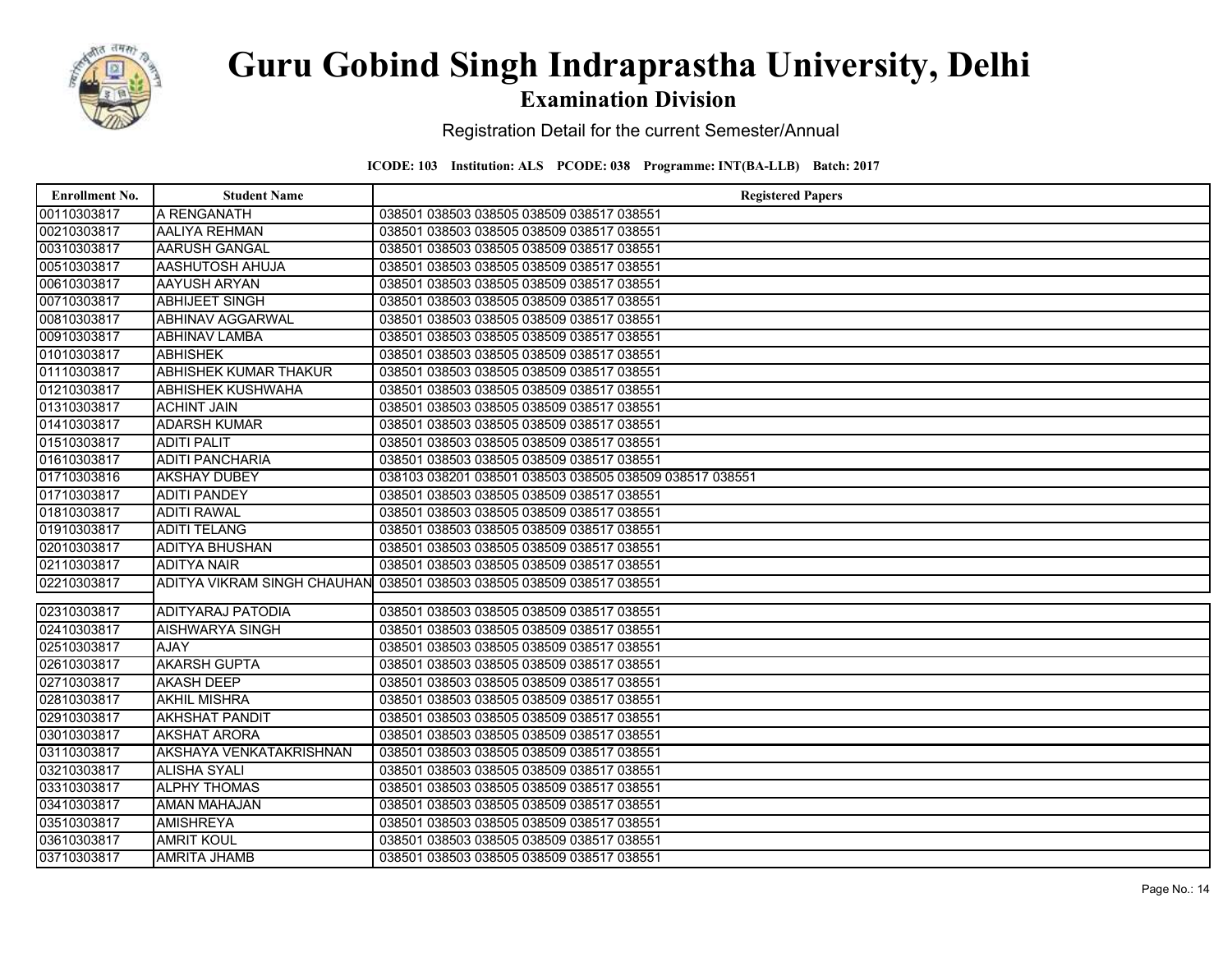

### Examination Division

Registration Detail for the current Semester/Annual

| <b>Enrollment No.</b>      | <b>Student Name</b>                    | <b>Registered Papers</b>                                             |
|----------------------------|----------------------------------------|----------------------------------------------------------------------|
| 03810303817                | <b>ANANYA GARG</b>                     | 038501 038503 038505 038509 038517 038551                            |
| 03910303817                |                                        | ANASUYA SARANYA RAYAPROLUI 038501 038503 038505 038509 038517 038551 |
| 04010303817                | <b>ANEESH BAJAJ</b>                    | 038501 038503 038505 038509 038517 038551                            |
| 04210303817                | <b>ANKIT CHAUHAN</b>                   | 038501 038503 038505 038509 038517 038551                            |
| 04310303817                | <b>ANKIT KUMAR SINGH</b>               | 038501 038503 038505 038509 038517 038551                            |
| 04410303817                | <b>ANSHIKA JUNEJA</b>                  | 038501 038503 038505 038509 038517 038551                            |
| 04510303817                | <b>ANSHIKA SAXENA</b>                  | 038501 038503 038505 038509 038517 038551                            |
| 04610303817                | <b>ANUSHKA SHARMA</b>                  | 038501 038503 038505 038509 038517 038551                            |
| 04810303817                | <b>APARNA GUPTA</b>                    | 038501 038503 038505 038509 038517 038551                            |
| 04910303817                | <b>ARNAV GULATI</b>                    | 038501 038503 038505 038509 038517 038551                            |
| 05010303817                | <b>ARPITA PANDEY</b>                   | 038501 038503 038505 038509 038517 038551                            |
| 05110303817                | <b>ARUSHI SHARMA</b>                   | 038501 038503 038505 038509 038517 038551                            |
| 05210303817                | <b>ASMITA KANDARI</b>                  | 038501 038503 038505 038509 038517 038551                            |
| 05310303817                | <b>ATHIRA PRAKASH</b>                  | 038501 038503 038505 038509 038517 038551                            |
| 05510303817                | AYESHA PRIYADARSHINI                   | 038501 038503 038505 038509 038517 038551                            |
| 05610303817                | <b>MOHANTY</b><br><b>AYUSHI MISHRA</b> | 038501 038503 038505 038509 038517 038551                            |
| 05810303817                | <b>BHOOMIKA AGARWAL</b>                | 038501 038503 038505 038509 038517 038551                            |
| 05910303816                | <b>DEEPANSH KATARIA</b>                | 038101 038151 038501 038503 038505 038509 038517 038551              |
|                            | <b>BHOOMIKA SHARMA</b>                 | 038501 038503 038505 038509 038517 038551                            |
| 05910303817<br>06010303817 | <b>CHAITANYA MALHOTRA</b>              | 038501 038503 038505 038509 038517 038551                            |
| 06110303817                | <b>CHANDRIKA DUTTA</b>                 | 038501 038503 038505 038509 038517 038551                            |
| 06210303817                | <b>CHITRAL SHARMA</b>                  | 038501 038503 038505 038509 038517 038551                            |
| 06310303817                | <b>DAKSH MEHTA</b>                     | 038501 038503 038505 038509 038517 038551                            |
| 06410303817                | <b>DARSH BANSAL</b>                    | 038501 038503 038505 038509 038517 038551                            |
| 06510303817                | <b>DEVANSHI SHARMA</b>                 | 038501 038503 038505 038509 038517 038551                            |
| 06610303817                | <b>DEVYANI SINGH</b>                   | 038501 038503 038505 038509 038517 038551                            |
| 06710303817                | <b>DHANANJAI DHOKALIA</b>              | 038501 038503 038505 038509 038517 038551                            |
| 06810303816                | <b>DIMPLE AGGARWAL</b>                 | 038501 038503 038505 038509 038517 038551                            |
| 06810303817                | <b>DHRUV BHARDWAJ</b>                  | 038501 038503 038505 038509 038517 038551                            |
| 06910303817                | <b>DHRUVE JHATTA</b>                   | 038501 038503 038505 038509 038517 038551                            |
| 07010303817                | <b>DIVYANSHI CHOUDHARY</b>             | 038501 038503 038505 038509 038517 038551                            |
| 07110303817                | <b>DRISHTI PUNYANI</b>                 | 038501 038503 038505 038509 038517 038551                            |
| 07210303817                | <b>ELEEN GARG</b>                      | 038501 038503 038505 038509 038517 038551                            |
| 07310303817                | <b>ESHITA SHARMA</b>                   | 038501 038503 038505 038509 038517 038551                            |
| 07410303817                | <b>GARV HARI SINGH</b>                 | 038501 038503 038505 038509 038517 038551                            |
| 07510303817                | <b>GAURAV SINDHWANI</b>                | 038501 038503 038505 038509 038517 038551                            |
| 07610303817                | <b>GOURAV KUMAR</b>                    | 038501 038503 038505 038509 038517 038551                            |
|                            |                                        |                                                                      |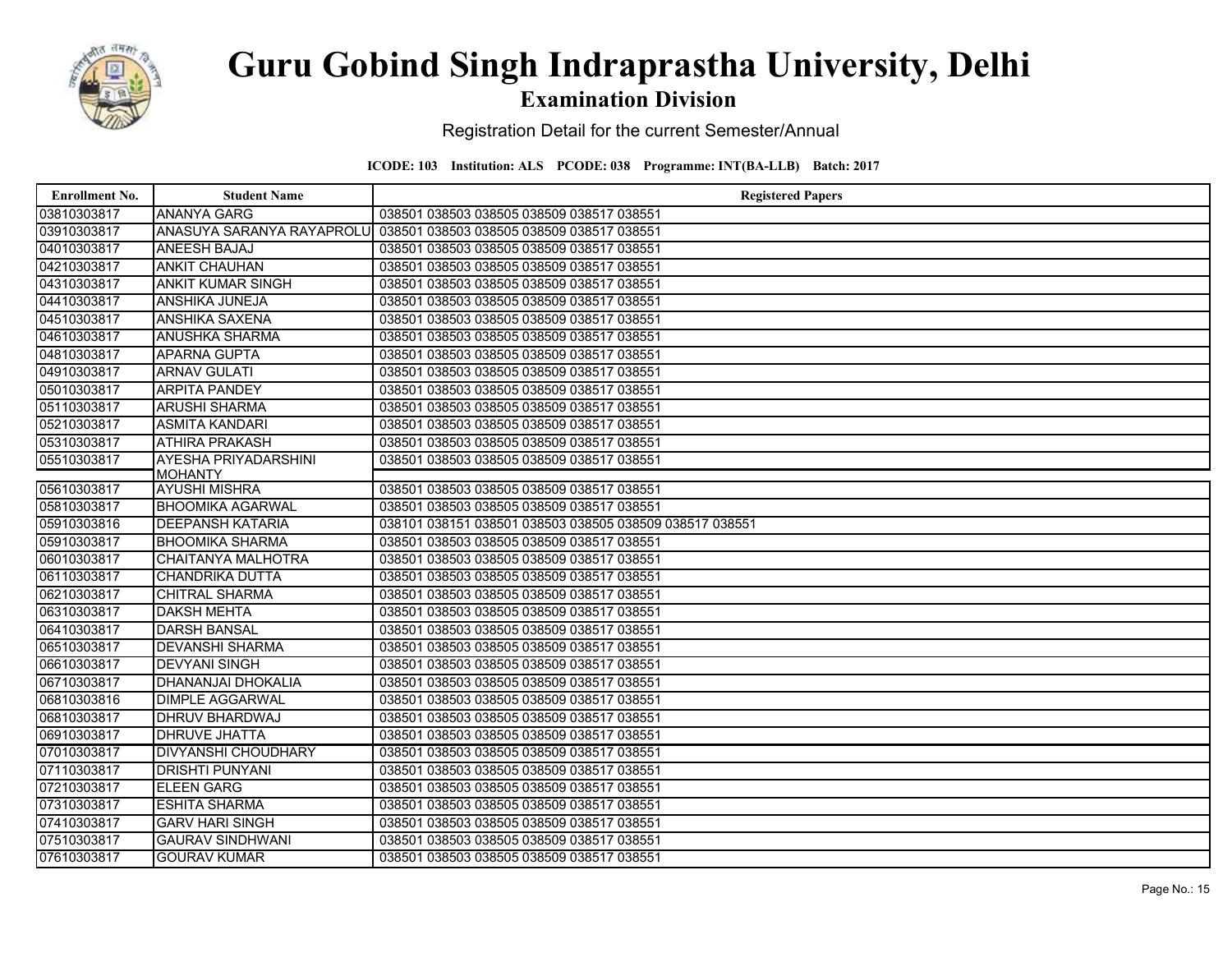

### Examination Division

Registration Detail for the current Semester/Annual

| <b>Enrollment No.</b> | <b>Student Name</b>         | <b>Registered Papers</b>                         |
|-----------------------|-----------------------------|--------------------------------------------------|
| 07710303817           | <b>GUNJAN MEHTA</b>         | 038501 038503 038505 038509 038517 038551        |
| 07810303817           | <b>HARMAN SINGH</b>         | 038501 038503 038505 038509 038517 038551        |
| 07910303817           | <b>HARNEK KAUR</b>          | 038501 038503 038505 038509 038517 038551        |
| 08010303817           | <b>HARPAL SINGH</b>         | 038501 038503 038505 038509 038517 038551        |
| 08110303817           | <b>HARSH KHABAR</b>         | 038501 038503 038505 038509 038517 038551        |
| 08210303817           | <b>HARSHITA MALIK</b>       | 038501 038503 038505 038509 038517 038551        |
| 08310303817           | <b>HIMANSHU THAKUR</b>      | 038501 038503 038505 038509 038517 038551        |
| 08510303817           | <b>ISHAN ROY CHOWDHURY</b>  | 038501 038503 038505 038509 038517 038551        |
| 08610303817           | <b>ISHITA MEHTA</b>         | 038501 038503 038505 038509 038517 038551        |
| 08710303817           | <b>ISHITA SAGAR</b>         | 038501 038503 038505 038509 038517 038551        |
| 08810303817           | <b>JAI DOGRA</b>            | 038501 038503 038505 038509 038517 038551        |
| 08910303817           | <b>JAIVISH HARJAI</b>       | 038501 038503 038505 038509 038517 038551        |
| 09010303817           | <b>JASKIRAT SINGH BAWA</b>  | 038501 038503 038505 038509 038517 038551        |
| 09110303817           | <b>JAYANT CHOPRA</b>        | 038307 038501 038503 038505 038509 038517 038551 |
| 09210303817           | <b>JAYANT GARG</b>          | 038501 038503 038505 038509 038517 038551        |
| 09310303817           | <b>JHALAK SRIVASTAV</b>     | 038501 038503 038505 038509 038517 038551        |
| 09410303817           | <b>KANISHA SHARMA</b>       | 038501 038503 038505 038509 038517 038551        |
| 09510303817           | <b>KANISHAK BUNDERWAL</b>   | 038501 038503 038505 038509 038517 038551        |
| 09610303817           | <b>KANUPRIYA AGARWAL</b>    | 038501 038503 038505 038509 038517 038551        |
| 09710303817           | <b>KASHISH DAYAL</b>        | 038501 038503 038505 038509 038517 038551        |
| 09810303817           | <b>KHYATI TULI</b>          | 038501 038503 038505 038509 038517 038551        |
| 09910303817           | <b>KUNAL GUPTA</b>          | 038501 038503 038505 038509 038517 038551        |
| 10010303817           | <b>KUNAL SURHATIA</b>       | 038501 038503 038505 038509 038517 038551        |
| 10110303817           | <b>KUSHAGRA GOYAL</b>       | 038501 038503 038505 038509 038517 038551        |
| 10210303817           | <b>LAKSHYA GROVER</b>       | 038501 038503 038505 038509 038517 038551        |
| 10310303817           | <b>LOKESH GOEL</b>          | 038501 038503 038505 038509 038517 038551        |
| 10410303817           | <b>MADHAV MEHTA</b>         | 038501 038503 038505 038509 038517 038551        |
| 10510303817           | <b>MAHUA RAY</b>            | 038501 038503 038505 038509 038517 038551        |
| 10610303817           | <b>MAINA</b>                | 038501 038503 038505 038509 038517 038551        |
| 10710303817           | <b>MAITRI GOAL</b>          | 038501 038503 038505 038509 038517 038551        |
| 10810303817           | <b>MALHAAR MATHUR</b>       | 038501 038503 038505 038509 038517 038551        |
| 11010303817           | <b>MANISH SHARMA</b>        | 038501 038503 038505 038509 038517 038551        |
| 11110303817           | <b>MANSI</b>                | 038501 038503 038505 038509 038517 038551        |
| 11310303817           | <b>MAYANK HANDA</b>         | 038501 038503 038505 038509 038517 038551        |
| 11410303817           | <b>MAYANK SHARMA</b>        | 038501 038503 038505 038509 038517 038551        |
| 11510303817           | <b>MEHAK GOYAL</b>          | 038501 038503 038505 038509 038517 038551        |
| 11610303817           | <b>MEHAR KAUR SABHARWAL</b> | 038501 038503 038505 038509 038517 038551        |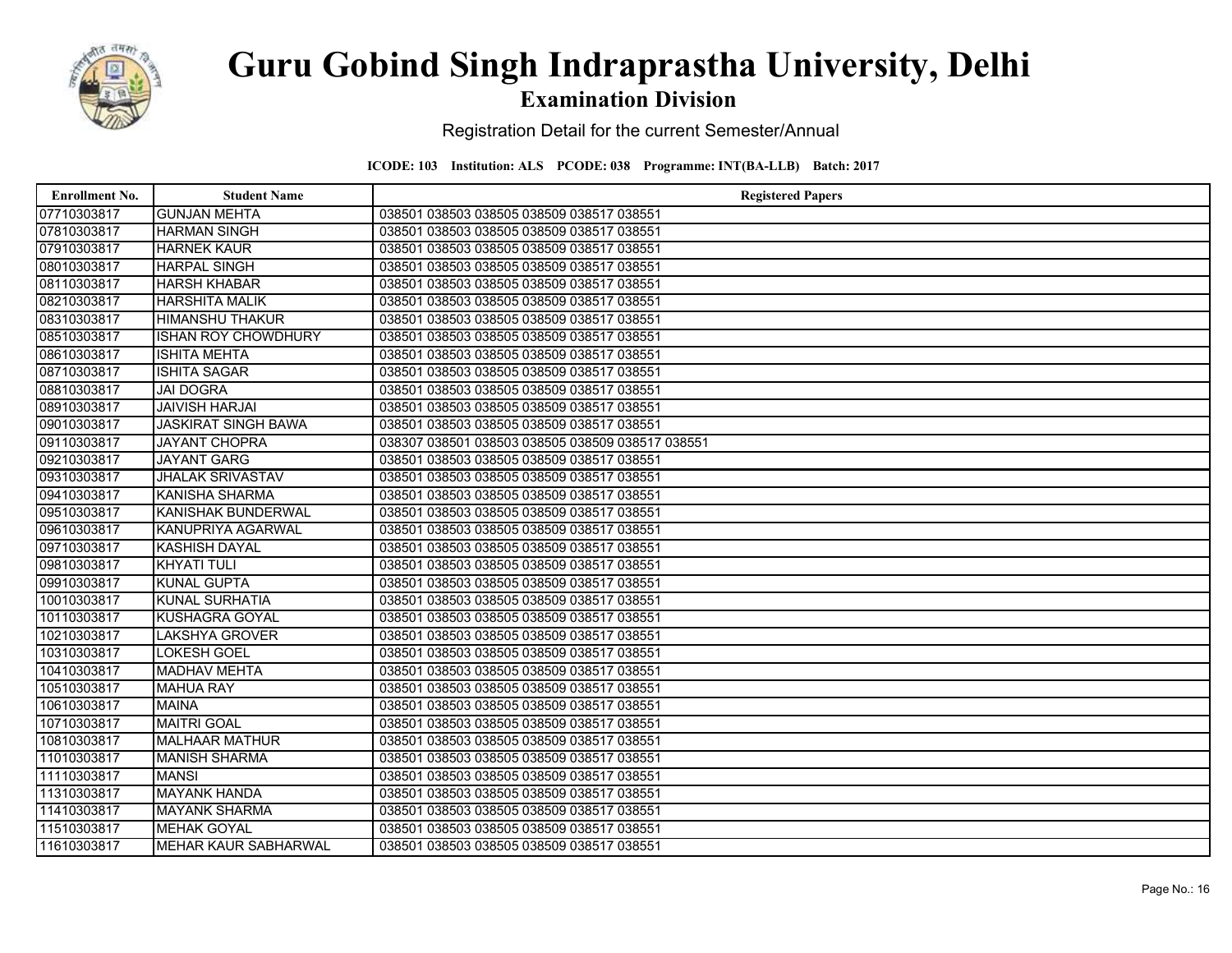

### Examination Division

Registration Detail for the current Semester/Annual

| <b>Enrollment No.</b> | <b>Student Name</b>         | <b>Registered Papers</b>                         |
|-----------------------|-----------------------------|--------------------------------------------------|
| 11710303817           | <b>MOHAMMAD FARIDUDDIN</b>  | 038501 038503 038505 038509 038517 038551        |
| 11810303817           | <b>MUDIT DIXIT</b>          | 038501 038503 038505 038509 038517 038551        |
| 11910303817           | <b>MUDITA SINGH</b>         | 038501 038503 038505 038509 038517 038551        |
| 12010303817           | <b>MUSKAAN GOPAL</b>        | 038501 038503 038505 038509 038517 038551        |
| 12110303817           | <b>MUSKAN NADAR</b>         | 038501 038503 038505 038509 038517 038551        |
| 12310303817           | <b>NAUSHEEN AKHTAR</b>      | 038501 038503 038505 038509 038517 038551        |
| 12410303817           | <b>NAVJOT SINGH SOLANKI</b> | 038501 038503 038505 038509 038517 038551        |
| 12510303817           | NIHARIKA JULKA              | 038501 038503 038505 038509 038517 038551        |
| 12610303817           | <b>NIKHIL KADHA</b>         | 038501 038503 038505 038509 038517 038551        |
| 12710303817           | <b>NIKUNJ BHATNAGAR</b>     | 038501 038503 038505 038509 038517 038551        |
| 12810303817           | <b>NILABH SHARMA</b>        | 038501 038503 038505 038509 038517 038551        |
| 13010303817           | <b>NISHTHA PATHAK</b>       | 038501 038503 038505 038509 038517 038551        |
| 13110303817           | <b>NITIKA SAHNI</b>         | 038501 038503 038505 038509 038517 038551        |
| 13210303817           | <b>NITIN KUMAR</b>          | 038501 038503 038505 038509 038517 038551        |
| 13310303817           | <b>NIYUSH KUMAR</b>         | 038501 038503 038505 038509 038517 038551        |
| 13410303817           | <b>PARIDHI BIST</b>         | 038501 038503 038505 038509 038517 038551        |
| 13510303817           | PARIMAL BHATIA              | 038103 038501 038503 038505 038509 038517 038551 |
| 13610303817           | <b>PARTH DHAWAN</b>         | 038501 038503 038505 038509 038517 038551        |
| 13710303817           | <b>PARUL KHURANA</b>        | 038501 038503 038505 038509 038517 038551        |
| 13810303817           | <b>POOJA</b>                | 038501 038503 038505 038509 038517 038551        |
| 14010303817           | PRANJAL KUMAR BHASKAR       | 038501 038503 038505 038509 038517 038551        |
| 14110303817           | <b>PRATEEK</b>              | 038501 038503 038505 038509 038517 038551        |
| 14210303817           | PRATEEK ARORA               | 038501 038503 038505 038509 038517 038551        |
| 14310303817           | PRERNA KAVI                 | 038501 038503 038505 038509 038517 038551        |
| 14410303817           | <b>PUJA DAS</b>             | 038501 038503 038505 038509 038517 038551        |
| 14510303817           | <b>PURVA DUA</b>            | 038501 038503 038505 038509 038517 038551        |
| 14710303817           | RAGHAV KATYAL               | 038501 038503 038505 038509 038517 038551        |
| 14810303817           | <b>RAGINI BAJAJ</b>         | 038501 038503 038505 038509 038517 038551        |
| 14910303817           | <b>RAGINI KANUNGO</b>       | 038501 038503 038505 038509 038517 038551        |
| 15010303817           | <b>RAHUL GULIA</b>          | 038501 038503 038505 038509 038517 038551        |
| 15110303817           | RAJEEV RANJAN JHA           | 038501 038503 038505 038509 038517 038551        |
| 15210303817           | <b>RAJESH SHARMA</b>        | 038501 038503 038505 038509 038517 038551        |
| 15310303817           | <b>RAJESHWARI SHANKAR</b>   | 038501 038503 038505 038509 038517 038551        |
| 15410303817           | <b>RAMAN AGGARWAL</b>       | 038501 038503 038505 038509 038517 038551        |
| 15510303817           | <b>RAMANDEEP YADAV</b>      | 038501 038503 038505 038509 038517 038551        |
| 15610303817           | RAMAYNI SOOD                | 038501 038503 038505 038509 038517 038551        |
| 15710303817           | <b>RAMNEEK KAUR</b>         | 038501 038503 038505 038509 038517 038551        |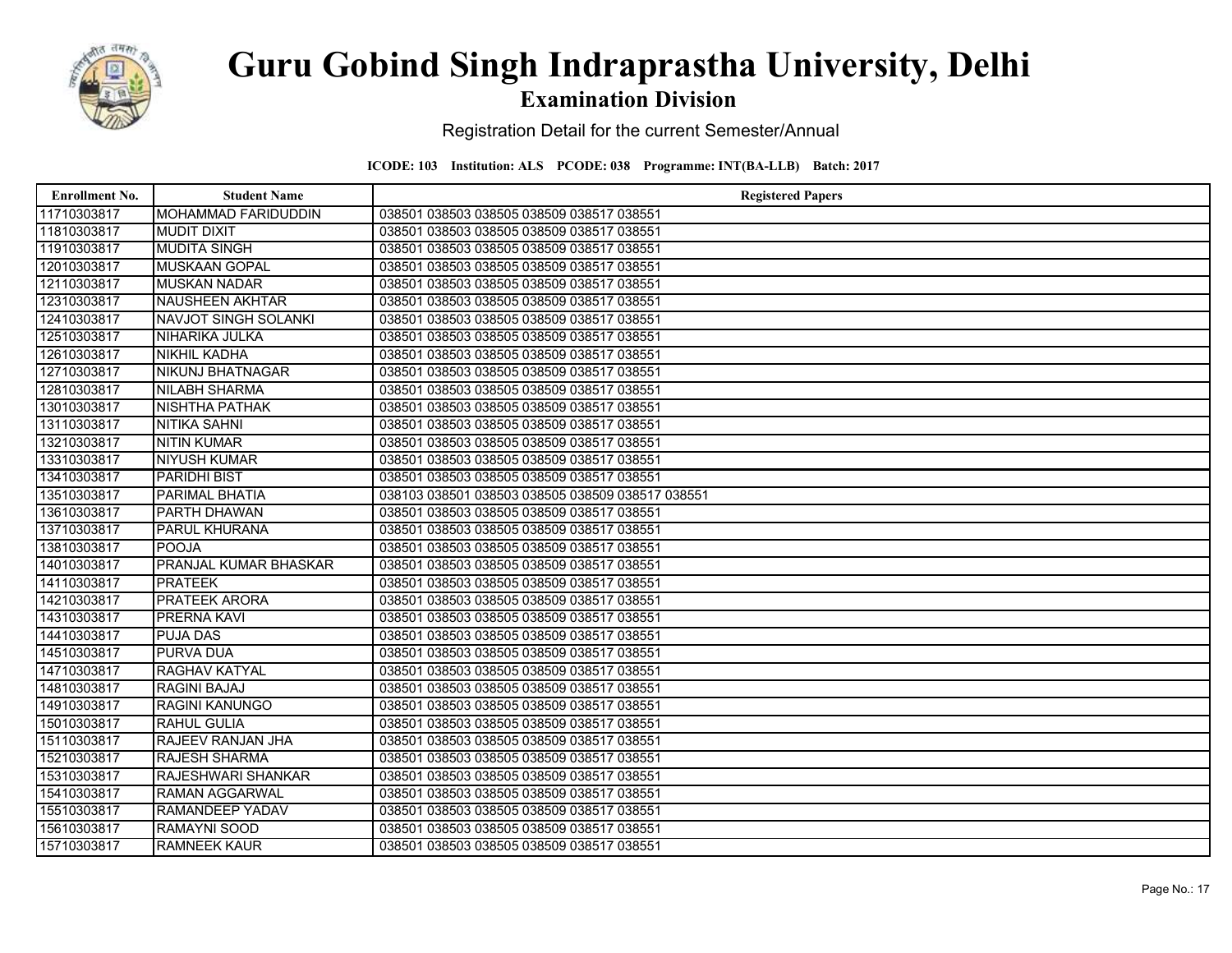

### Examination Division

Registration Detail for the current Semester/Annual

| <b>Enrollment No.</b> | <b>Student Name</b>           | <b>Registered Papers</b>                                       |
|-----------------------|-------------------------------|----------------------------------------------------------------|
| 15810303817           | <b>RAMYA SONI</b>             | 038501 038503 038505 038509 038517 038551                      |
| 15910303817           | <b>RANITA</b>                 | 038501 038503 038505 038509 038517 038551                      |
| 16010303817           | <b>RAVI PRAKASH SINGH</b>     | 038501 038503 038505 038509 038517 038551                      |
| 16110303817           | <b>RIA KATIYAR</b>            | 038209 038501 038503 038505 038509 038517 038551               |
| 16210303817           | <b>RICHA SARASWAT</b>         | 038501 038503 038505 038509 038517 038551                      |
| 16310303817           | <b>RIDDHI JAIN</b>            | 038501 038503 038505 038509 038517 038551                      |
| 16410303817           | <b>RISHABH KUSHWAH</b>        | 038501 038503 038505 038509 038517 038551                      |
| 16510303817           | <b>RISHU BHARDWAJ</b>         | 038501 038503 038505 038509 038517 038551                      |
| 16610303817           | <b>RITHIK</b>                 | 038501 038503 038505 038509 038517 038551                      |
| 16710303817           | <b>RITIK SALUJA</b>           | 038501 038503 038505 038509 038517 038551                      |
| 16810303817           | <b>RITIKA DAGA</b>            | 038501 038503 038505 038509 038517 038551                      |
| 16910303817           | <b>RITIKA PRASAD</b>          | 038501 038503 038505 038509 038517 038551                      |
| 17010303817           | <b>ROHIT ARYA</b>             | 038501 038503 038505 038509 038517 038551                      |
| 17110303817           | <b>ROHIT KUMAR</b>            | 038209 038501 038503 038505 038509 038517 038551               |
| 17210303817           | <b>RUPENDRA SINGH CHAUHAN</b> | 038501 038503 038505 038509 038517 038551                      |
| 17310303817           | <b>RUPINDER SAREEN</b>        | 038501 038503 038505 038509 038517 038551                      |
| 17410303817           | <b>SAHIL KUMAR</b>            | 038501 038503 038505 038509 038517 038551                      |
| 17510303817           | <b>SAISHA BAJAJ</b>           | 038501 038503 038505 038509 038517 038551                      |
| 17610303817           | <b>SAKSHAM JAIN</b>           | 038501 038503 038505 038509 038517 038551                      |
| 17710303817           | SALONEE PARANJAPE             | 038501 038503 038505 038509 038517 038551                      |
| 17810303817           | <b>SALONI SHARMA</b>          | 038501 038503 038505 038509 038517 038551                      |
| 17910303817           | SAMARTH SABHARWAL             | 038501 038503 038505 038509 038517 038551                      |
| 18010303817           | SAMBHAV SHARMA                | 038501 038503 038505 038509 038517 038551                      |
| 18210303817           | <b>SAMKIT JAIN</b>            | 038501 038503 038505 038509 038517 038551                      |
| 18310303817           | <b>SANAD</b>                  | 038501 038503 038505 038509 038517 038551                      |
| 18410303817           | <b>SANJANA NARANG</b>         | 038501 038503 038505 038509 038517 038551                      |
| 18510303817           | <b>SANJEEV</b>                | 038501 038503 038505 038509 038517 038551                      |
| 18710303817           | SANYA SHUKLA                  | 038501 038503 038505 038509 038517 038551                      |
| 18810303817           | <b>SATVIK TRIPATHI</b>        | 038501 038503 038505 038509 038517 038551                      |
| 18910303817           | <b>SATWIK SENGUPTA</b>        | 038501 038503 038505 038509 038517 038551                      |
| 19010303817           | <b>SATYAM KUMAR</b>           | 038501 038503 038505 038509 038517 038551                      |
| 19110303817           | <b>SHAAIVI SHUKLA</b>         | 038501 038503 038505 038509 038517 038551                      |
| 19210303817           | SHALEEN CHAUDHARY             | 038207 038303 038451 038501 038503 038505 038509 038517 038551 |
| 19410303817           | <b>SHARONA MANN</b>           | 038501 038503 038505 038509 038517 038551                      |
| 19610303817           | <b>SHIVAM GAUR</b>            | 038501 038503 038505 038509 038517 038551                      |
| 19710303817           | <b>SHIVAM SHARMA</b>          | 038501 038503 038505 038509 038517 038551                      |
| 19810303817           | <b>SHIVANGI MALHOTRA</b>      | 038501 038503 038505 038509 038517 038551                      |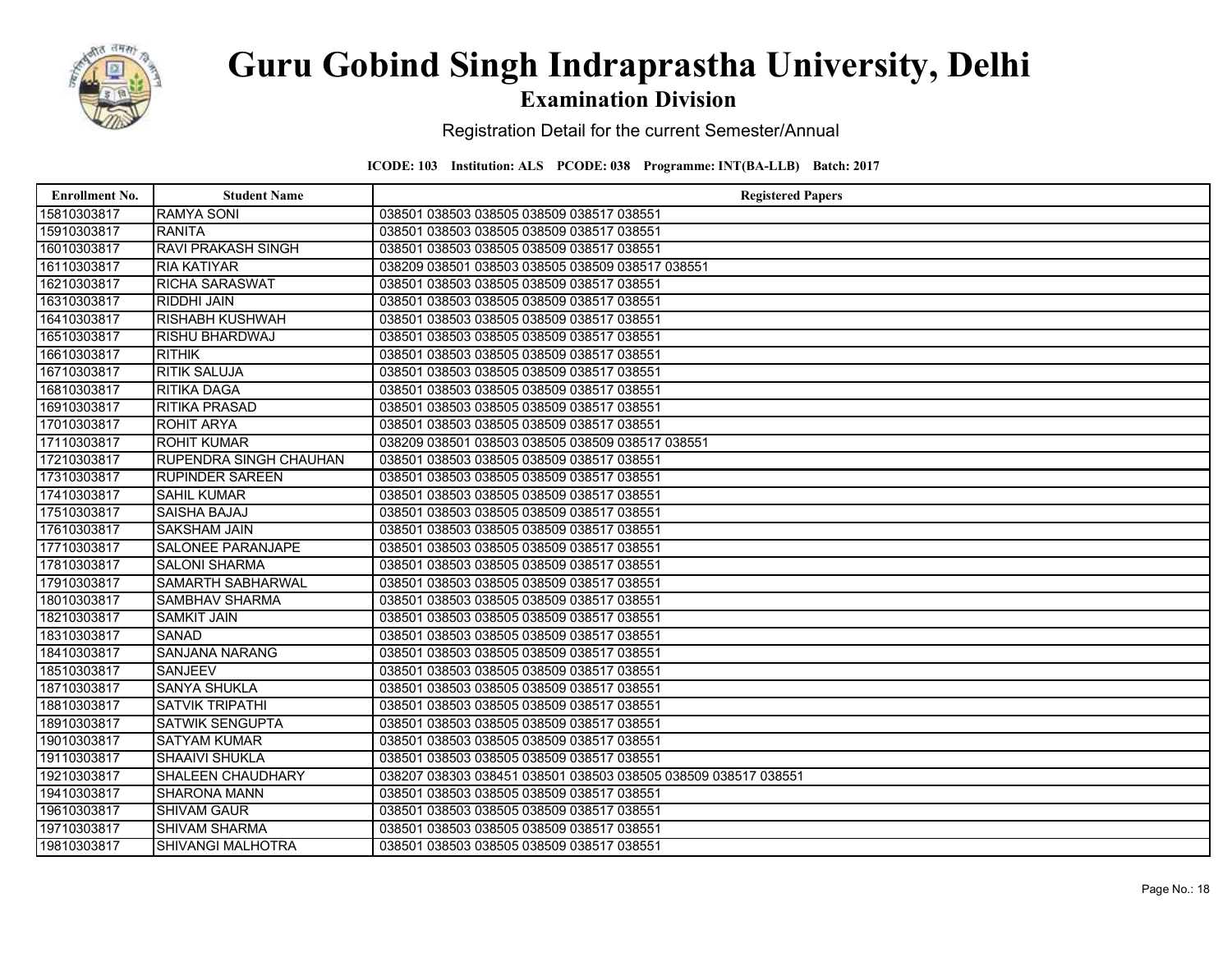

### Examination Division

Registration Detail for the current Semester/Annual

| <b>Enrollment No.</b> | <b>Student Name</b>          | <b>Registered Papers</b>                                       |
|-----------------------|------------------------------|----------------------------------------------------------------|
| 19910303817           | <b>SHIVANI KARMAKAR</b>      | 038501 038503 038505 038509 038517 038551                      |
| 20010303817           | <b>SHIVANI PANDA</b>         | 038501 038503 038505 038509 038517 038551                      |
| 20110303817           | <b>SHIVEK CHAUDHARY</b>      | 038501 038503 038505 038509 038517 038551                      |
| 20310303817           | SHREYA CHAUHAN               | 038501 038503 038505 038509 038517 038551                      |
| 20410303817           | SHREYA GAUTAM                | 038101 038203 038207 038501 038503 038505 038509 038517 038551 |
| 20610303817           | <b>SHYNA NARULA</b>          | 038501 038503 038505 038509 038517 038551                      |
| 20710303817           | <b>SIDDHARTH CHILLAR</b>     | 038501 038503 038505 038509 038517 038551                      |
| 20810303817           | SIDDHARTH SAPRA              | 038501 038503 038505 038509 038517 038551                      |
| 20910303817           | <b>SIDHARTHA SINGH</b>       | 038501 038503 038505 038509 038517 038551                      |
| 21010303817           | <b>SIFAT KAUR KOCHAR</b>     | 038501 038503 038505 038509 038517 038551                      |
| 21110303817           | <b>SIMRAN KAUR SOOD</b>      | 038151 038351 038501 038503 038505 038509 038517 038551        |
| 21210303817           | <b>SIMRAN KHURANA</b>        | 038501 038503 038505 038509 038517 038551                      |
| 21310303817           | <b>SONALI BHARTI</b>         | 038501 038503 038505 038509 038517 038551                      |
| 21410303817           | <b>SOUMYA SINGH</b>          | 038501 038503 038505 038509 038517 038551                      |
| 21510303817           | <b>SRIJAN TIKIYA</b>         | 038501 038503 038505 038509 038517 038551                      |
| 21610303817           | <b>STUTI AGGARWAL</b>        | 038501 038503 038505 038509 038517 038551                      |
| 21710303817           | SUBHA CHUGH                  | 038501 038503 038505 038509 038517 038551                      |
| 22110303817           | <b>SWAGAT KUMAR SHADANGI</b> | 038501 038503 038505 038509 038517 038551                      |
| 22210303817           | <b>SWATI CHAUDHARY</b>       | 038501 038503 038505 038509 038517 038551                      |
| 22310303817           | <b>SWEETY SINGH</b>          | 038501 038503 038505 038509 038517 038551                      |
| 22510303817           | <b>TANIYA SINGH</b>          | 038501 038503 038505 038509 038517 038551                      |
| 22610303817           | <b>TANMAY ARORA</b>          | 038501 038503 038505 038509 038517 038551                      |
| 22710303817           | <b>TANUJ DEWAN</b>           | 038501 038503 038505 038509 038517 038551                      |
| 22810303817           | <b>TANUJA</b>                | 038501 038503 038505 038509 038517 038551                      |
| 22910303817           | <b>TANYA AGARWAL</b>         | 038501 038503 038505 038509 038517 038551                      |
| 23010303816           | <b>TRIPTI</b>                | 038501 038503 038505 038509 038517 038551                      |
| 23110303817           | <b>TANYA PATWAL</b>          | 038501 038503 038505 038509 038517 038551                      |
| 23210303817           | <b>TANYA SINGH</b>           | 038501 038503 038505 038509 038517 038551                      |
| 23310303817           | <b>TINA SHARMA</b>           | 038501 038503 038505 038509 038517 038551                      |
| 23410303817           | <b>TUSHAR SETH</b>           | 038501 038503 038505 038509 038517 038551                      |
| 23510303817           | <b>UMANG KRISHNA MISRA</b>   | 038501 038503 038505 038509 038517 038551                      |
| 23610303817           | <b>VASUNDHARA SAXENA</b>     | 038501 038503 038505 038509 038517 038551                      |
| 23710303817           | <b>VEDDANT MAJUMDAR</b>      | 038501 038503 038505 038509 038517 038551                      |
| 23810303817           | <b>VEDIKA JHALL</b>          | 038501 038503 038505 038509 038517 038551                      |
| 23910303817           | <b>VIBHOR GOEL</b>           | 038501 038503 038505 038509 038517 038551                      |
| 24010303817           | <b>VIDHI UDAYSHANKAR</b>     | 038501 038503 038505 038509 038517 038551                      |
| 24110303817           | <b>VIDIT PARMAR</b>          | 038501 038503 038505 038509 038517 038551                      |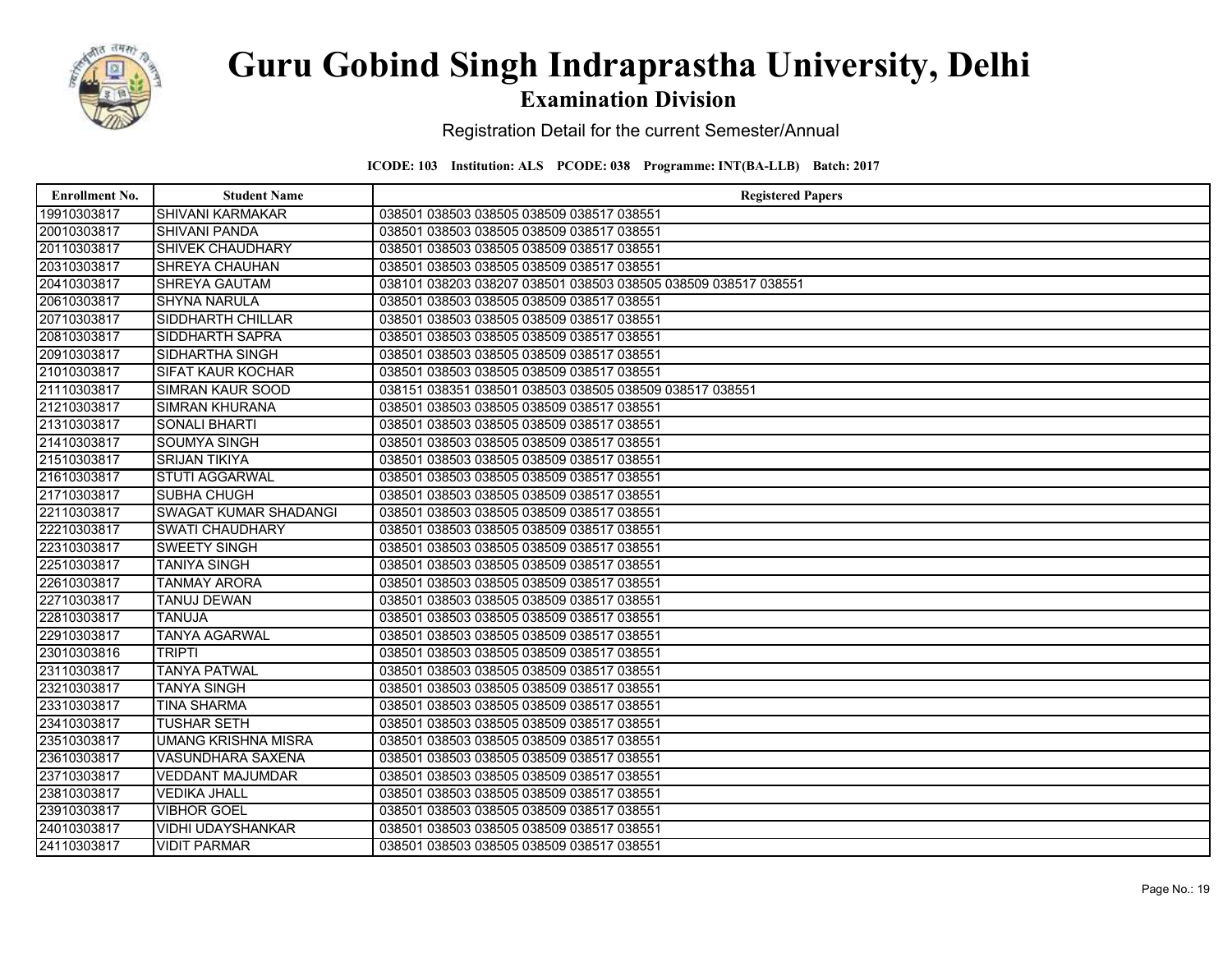

### Examination Division

Registration Detail for the current Semester/Annual

| <b>Enrollment No.</b> | <b>Student Name</b>        | <b>Registered Papers</b>                  |
|-----------------------|----------------------------|-------------------------------------------|
| 24210303817           | <b>VIRAJ KHEMANI</b>       | 038501 038503 038505 038509 038517 038551 |
| 24510303817           | YASHANK KUKREJA            | 038501 038503 038505 038509 038517 038551 |
| 24610303817           | YASHI VERMA                | 038501 038503 038505 038509 038517 038551 |
| 24710303817           | YASHIKA NAGPAL             | 038501 038503 038505 038509 038517 038551 |
| 35110303817           | <b>ADRIJA RAI</b>          | 038501 038503 038505 038509 038517 038551 |
| 35210303817           | <b>AGRIM JAIN</b>          | 038501 038503 038505 038509 038517 038551 |
| 35310303817           | <b>ANJALI TRIPATHI</b>     | 038501 038503 038505 038509 038517 038551 |
| 35410303817           | <b>ANOUSHKA AMAR</b>       | 038501 038503 038505 038509 038517 038551 |
| 35510303817           | <b>ANSHIKA GOEL</b>        | 038501 038503 038505 038509 038517 038551 |
| 35610303817           | <b>ANWESHA KEDIA</b>       | 038501 038503 038505 038509 038517 038551 |
| 35710303817           | <b>BHAKTI ARORA</b>        | 038501 038503 038505 038509 038517 038551 |
| 35810303817           | <b>BHUMIKA GUPTA</b>       | 038501 038503 038505 038509 038517 038551 |
| 35910303817           | <b>DHRUV MALIK</b>         | 038501 038503 038505 038509 038517 038551 |
| 36010303817           | <b>HIMANI AHUJA</b>        | 038501 038503 038505 038509 038517 038551 |
| 36110303817           | <b>JAHNAVI MEHTA</b>       | 038501 038503 038505 038509 038517 038551 |
| 36210303817           | <b>KUNAL AGGARWAL</b>      | 038501 038503 038505 038509 038517 038551 |
| 36310303817           | <b>MAANVI ARORA</b>        | 038501 038503 038505 038509 038517 038551 |
| 36410303817           | <b>MALIKA BHASIN</b>       | 038501 038503 038505 038509 038517 038551 |
| 36610303817           | PAYAL SETH                 | 038501 038503 038505 038509 038517 038551 |
| 36710303817           | <b>POORVI SHUKLA</b>       | 038501 038503 038505 038509 038517 038551 |
| 36810303817           | PRACHI DUBEY               | 038501 038503 038505 038509 038517 038551 |
| 36910303817           | PULKIT GOYAL               | 038501 038503 038505 038509 038517 038551 |
| 37110303817           | <b>RAGHAV LALL</b>         | 038501 038503 038505 038509 038517 038551 |
| 37210303817           | SAMAYA KHANNA              | 038501 038503 038505 038509 038517 038551 |
| 37310303817           | SHAMBHAVI SINGH            | 038501 038503 038505 038509 038517 038551 |
| 37410303817           | <b>SHIVANGI RAY</b>        | 038501 038503 038505 038509 038517 038551 |
| 37510303817           | SHIVANSH SHUKLA            | 038501 038503 038505 038509 038517 038551 |
| 37610303817           | SHRIEYA GOSAIN             | 038501 038503 038505 038509 038517 038551 |
| 37710303817           | <b>SHUBHAM KUMAR SINGH</b> | 038501 038503 038505 038509 038517 038551 |
| 37810303817           | <b>SUVARNA CHATURVEDI</b>  | 038501 038503 038505 038509 038517 038551 |
| 37910303817           | <b>VIDUSHI GOEL</b>        | 038501 038503 038505 038509 038517 038551 |
| 38010303817           | <b>VIDYA SHANKAR</b>       | 038501 038503 038505 038509 038517 038551 |
| 40110303817           | <b>SABEEL HOBAIRA</b>      | 038501 038503 038505 038509 038517 038551 |
| 40210303817           | <b>MUSKAN GARG</b>         | 038501 038503 038505 038509 038517 038551 |
| 40310303817           | <b>TUSHAR KHANDELWAL</b>   | 038501 038503 038505 038509 038517 038551 |
| 40410303817           | <b>ARPIT KOTHARI</b>       | 038501 038503 038505 038509 038517 038551 |
| 40510303817           | <b>ASHUTOSH UTSAV</b>      | 038501 038503 038505 038509 038517 038551 |